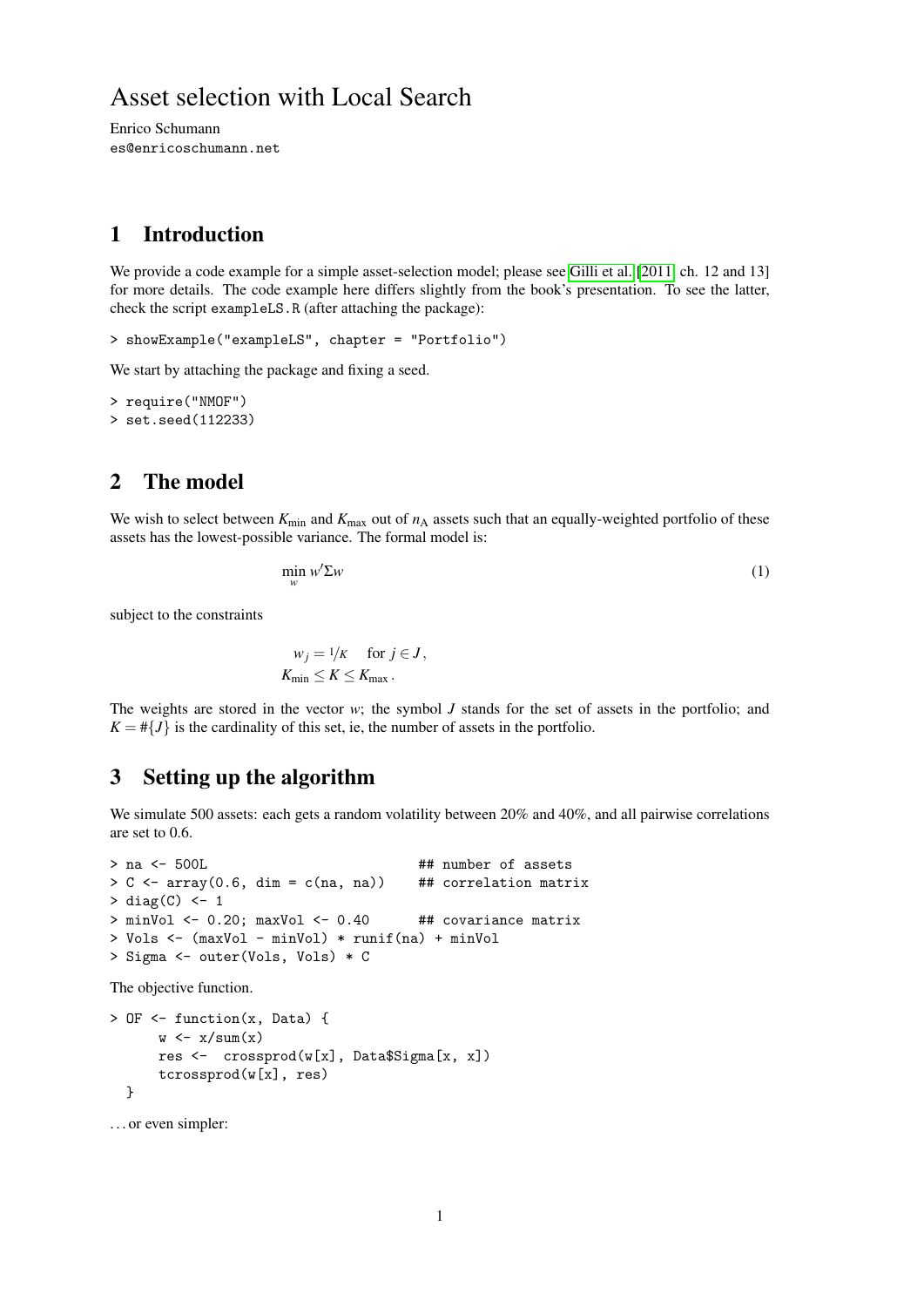```
> OF2 \leq function(x, Data) {
       w \leftarrow 1/\text{sum}(x)sum(w * w * Data$Signa[x, x])}
```
The neighbourhood function.

```
> neighbour <- function(xc, Data) {
      xn <- xc
      p <- sample.int(Data$na, Data$nc, replace = FALSE)
      xn[p] \leftarrow \{xn[p]## reject infeasible solution
      if (sum(xn) > Data$Kmax || sum(xn) < Data$Kmin)
          xc
      else
          xn
  }
```
We collect all necessary information in the list Data: the variance-corvariance matrix Sigma, the cardinality limits Kmin and Kmax, the total number of assets na (ie, the cardinality of the asset universe), and the parameter nc. This parameter controls the neighbourhood: it gives the number of assets that are to be changed when a new solution is computed.

```
> Data <- list(Sigma = Sigma,
                Kmin = 30L,
                Kmax = 60L.
                na = na,
                nc = 1L)
```
## 4 Solving the model

As an initial solution we use a random portfolio.

```
> card0 <- sample(Data$Kmin:Data$Kmax, 1L, replace = FALSE)
> assets <- sample.int(na, card0, replace = FALSE)
> x0 <- logical(na)
> x0[assets] <- TRUE
```
With this implementation we assume that Data\$Kmax > Data\$Kmin. (If Data\$Kmax equals Data\$Kmin, then sample returns a draw from 1:Data\$Kmin.)

We collect all settings for the algorithm in a list algo.

 $>$  algo  $<-$  list(x0 = x0, neighbour = neighbour, nS = 5000L, printDetail = FALSE, printBar = FALSE)

It remains to run the algorithm.

```
> system.time(sol1 <- LSopt(OF, algo, Data))
```

```
user system elapsed
0.148 0.004 0.153
```
> sqrt(sol1\$OFvalue)

[,1] [1,] 0.16282